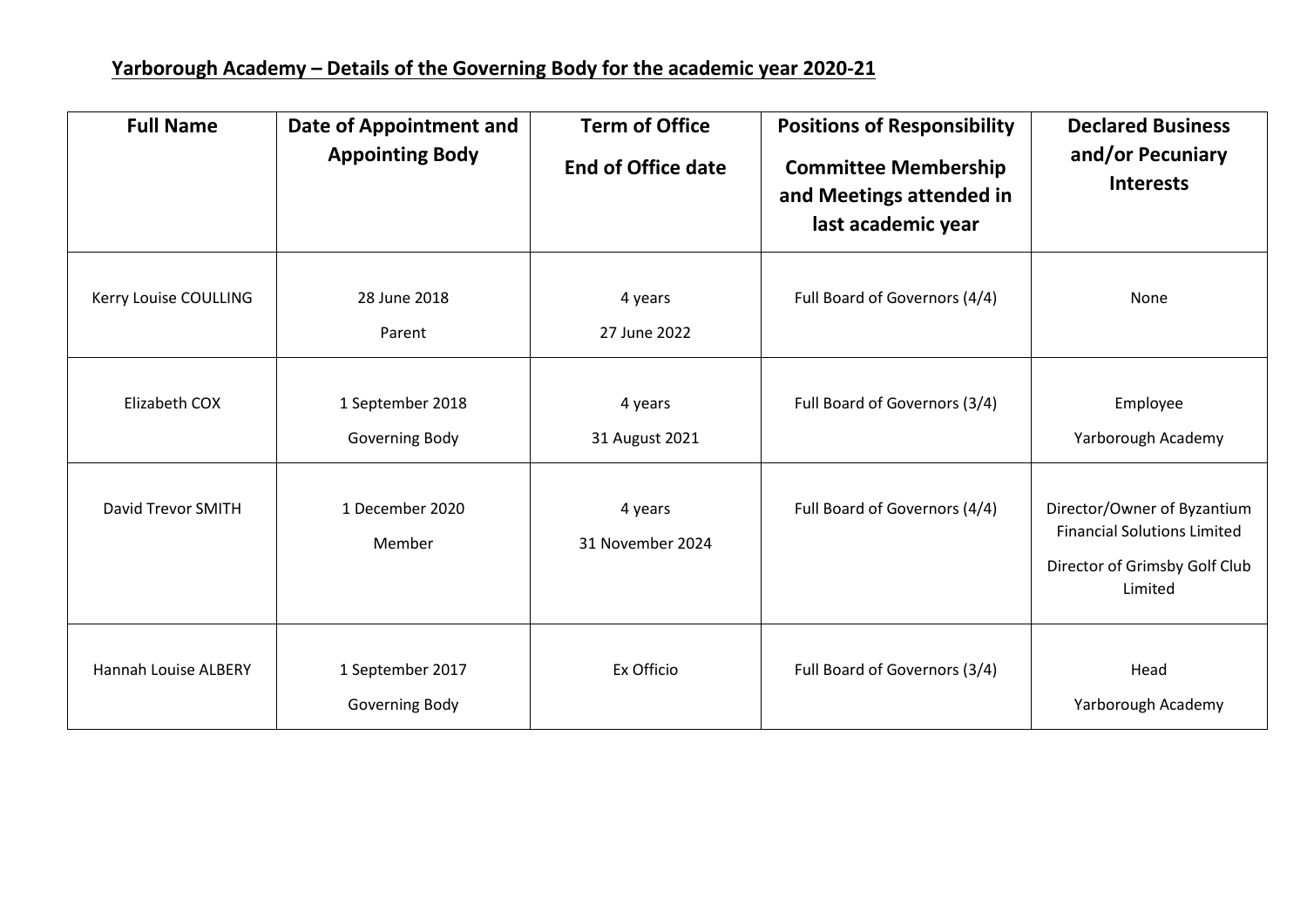## **Yarborough Academy – Details of the Governing Body for the academic year 2020-21**

| Jennifer LUNDY          | 24 September 2020<br><b>Staff Governor</b> | 4 years<br>23 September 2024 | Full Board of Governors (3/4) | Employee<br>Yarborough Academy                              |
|-------------------------|--------------------------------------------|------------------------------|-------------------------------|-------------------------------------------------------------|
| <b>Christine TAYLOR</b> | 8 September 2020<br>Governing Body         | 4 years<br>7 September 2024  | Full Board of Governors (4/4) | None                                                        |
| <b>Carol BANTOCK</b>    | 2 February 2021<br>Governing Body          | 4 years<br>1 February 2025   | Full Board of Governors (4/4) | Son is a partner in Wilkin<br><b>Chapman LLP Solicitors</b> |
| Rebecca FREEMAN         | 17 December 2019<br>Governing Body         | 4 years<br>16 December 2023  | Full Board of Governors (4/4) | <b>Employee of North East</b><br>Lincolnshire Council       |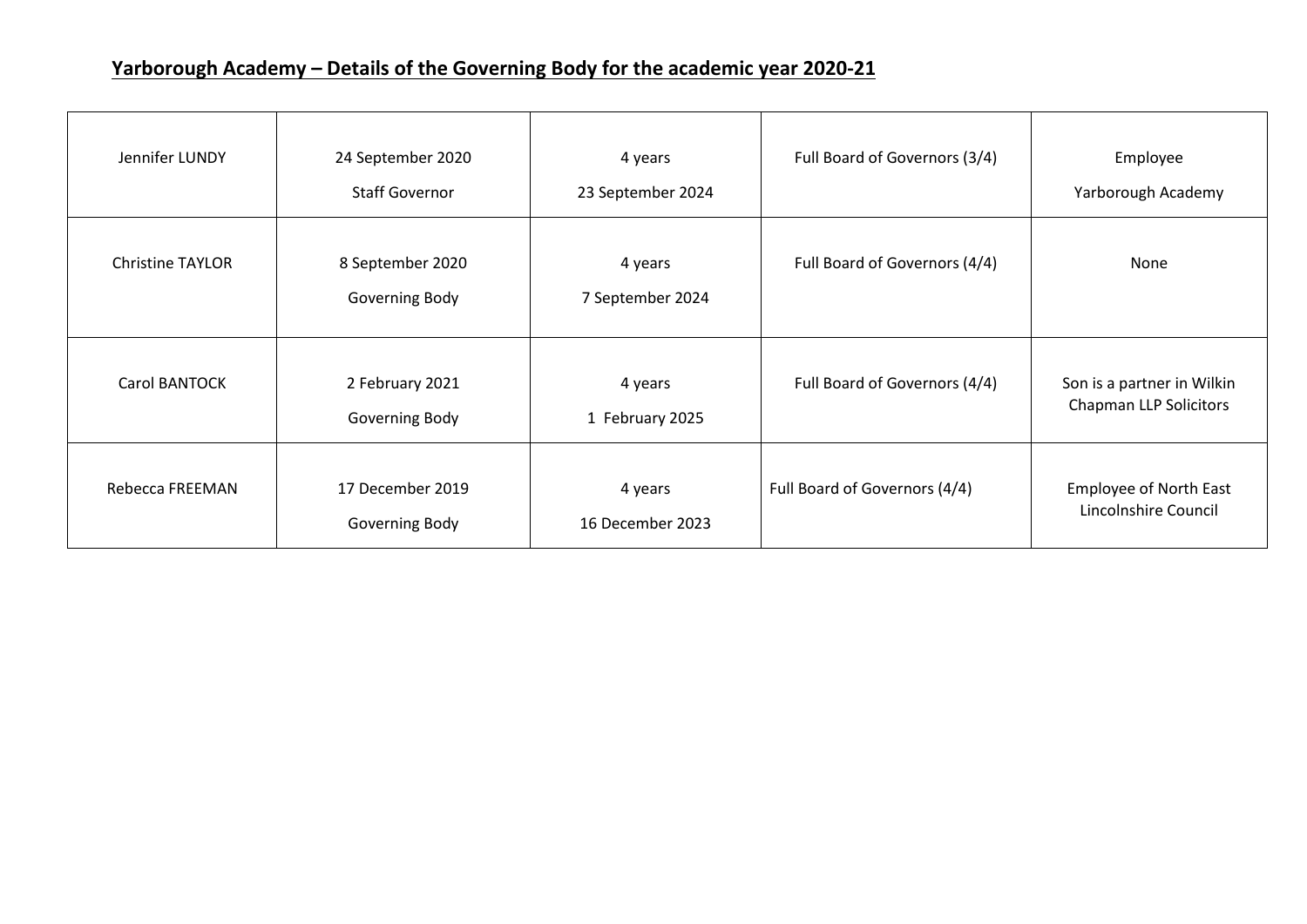| Emma BEVERIDGE                | 17 July 2018<br>Governing Body     | 3 years<br>17 July 2021<br>Resigned - 17.07.21     | Full Board of Governors (0/4)           | <b>Associate Principal Wellspring</b><br>Academy Trust |
|-------------------------------|------------------------------------|----------------------------------------------------|-----------------------------------------|--------------------------------------------------------|
| <b>Father David McCormick</b> | 15 December 2020<br>Governing Body | 4 Years<br>14 December 2024<br>Resigned - 22.03.21 | <b>Full Board of Governors</b><br>(1/4) | None                                                   |
| Alison Wendy RILEY            | 28 June 2018<br>Parent             | 3 years<br>27 June 2021<br>Resigned - 05.10.2020   | Full Board of Governors (0/4)           | Self Employed<br><b>Trading as Alison Riley</b>        |
| Sheena Ann SCHERDEL           | 21 March 2017<br>Governing Body    | 3 years<br>20 March 2020<br>Resigned 17.12.2018    | Full Board of Governors (2/3)           | Self-employed reflexologist                            |

## **Former Governors**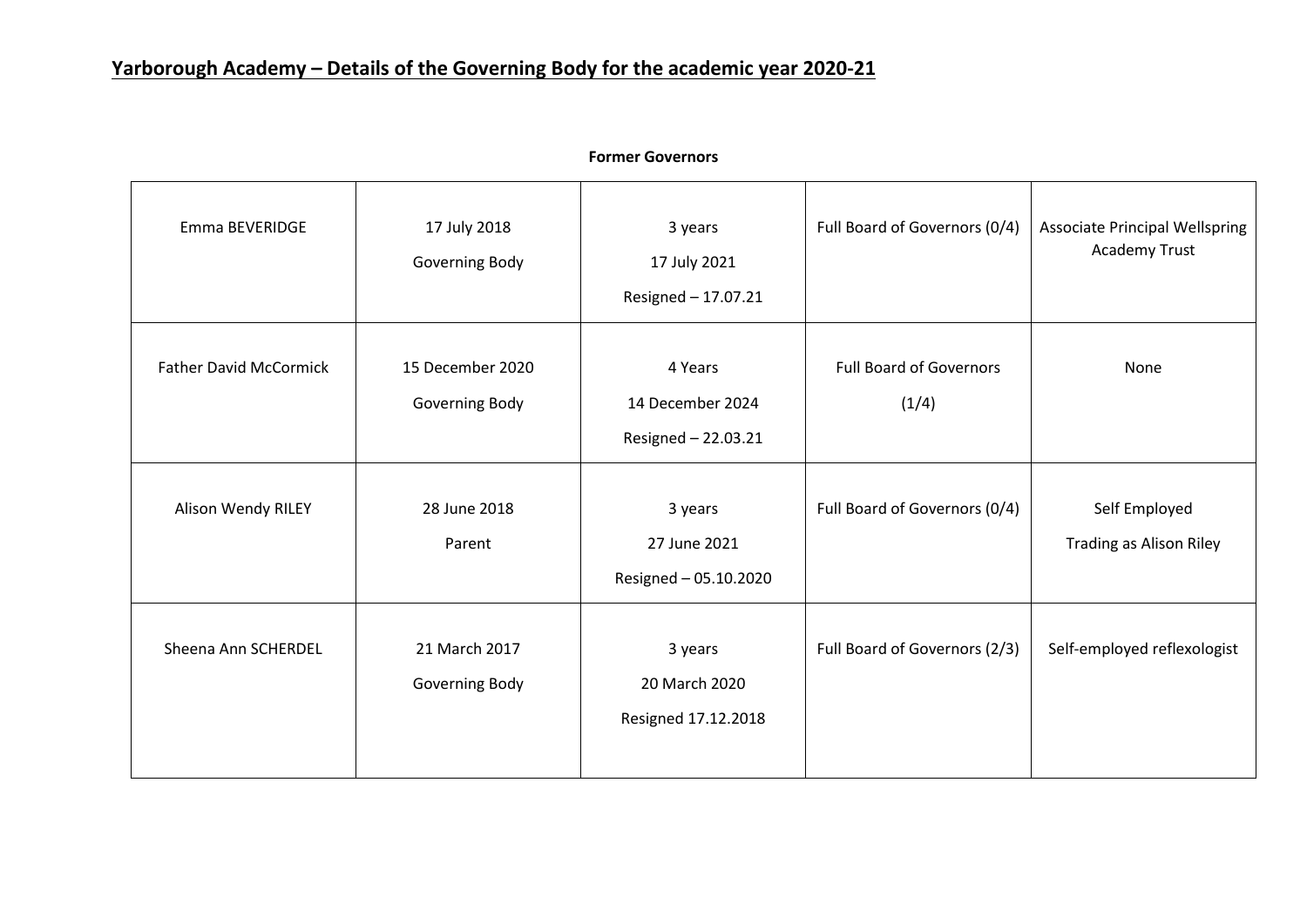| Alan NICHOLSON   | 1 September 2017<br>Governing Body | 3 years<br>31 August 2020<br>Resigned 31.08.18   | Full Board of Governors (3/3)                              | None                                          |
|------------------|------------------------------------|--------------------------------------------------|------------------------------------------------------------|-----------------------------------------------|
| Margaret SAVILLE | 1 September 2018<br>Governing Body | 3 years<br>31 August 2021<br>Resigned 01/10/2019 | Full Board of Governors (2/3)<br>Resources Committee (2/3) | Nephew owns Fabrique<br><b>Window Company</b> |
| Steph HUNTER     | 1 September 2018<br>Governing Body | 3 years<br>31 August 2021<br>Resigned 11/10/19   | Full Board of Governors (2/3)<br>Resources Committee (2/3) | None                                          |
| Selina TURNER    | 1 September 2018<br>Parent         | 3 years<br>31 August 2021                        | Full Board of Governors (3/3)                              | Employee<br>Yarborough Academy                |